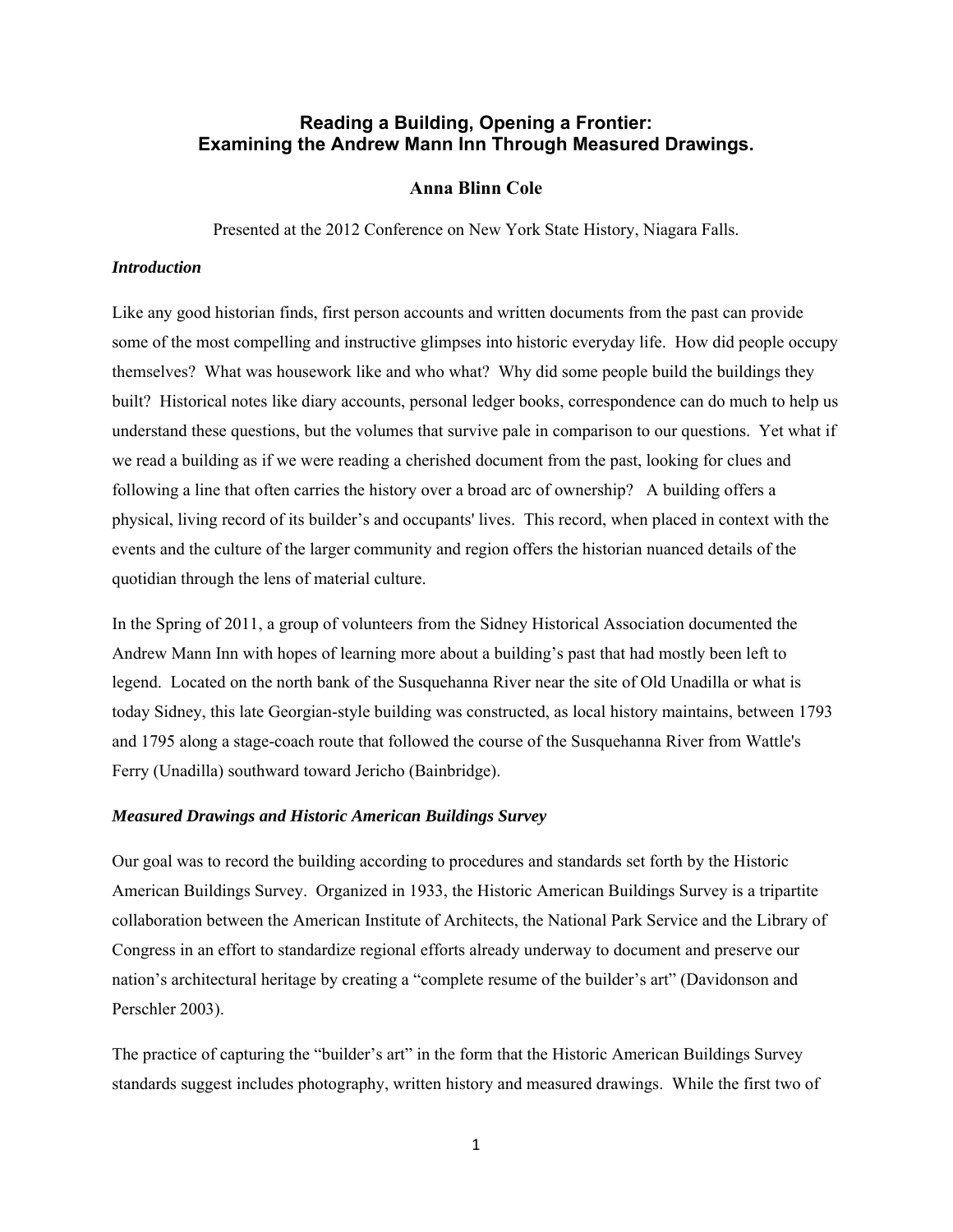these- photography and written history- are standard fare among historians, measured drawings are a subset of historical documentation often relegated to a small community of architects and historic preservationists. The information gathered from drawings that capture the layout and construction details of the material pieces of our built environment can, however, offer a broad pluralistic approach to understanding landscape history and the people themselves who built our history.

## *The Andrew Mann Inn*

The Andrew Mann Inn stands on the northern side of NYS Route 7 on the northern banks of the Susquehanna River in the western portion of the Town of Unadilla. As approached from the road, the house stands upon a raised bank against the rising slope of Mt. Moses. The building is situated at the top of a large bend in the Susquehanna approximately seven river miles west of Nathaniel Wattle's original ferry crossing and the present-day Village of Unadilla and less than ¾ miles east of the confluence of the Unadilla and Susquehanna Rivers. Near to the house was a second ferry and later bridge connecting the north and south banks of the Susquehanna near the developing community of Sidney Plains (now simply Sidney).

The geographical location of the inn in relation to the period transportation network is key. The inn stands at the foot of a large hill and local legend persists that the original road ran up against the hill approximately 150 feet behind where the inn now stands. This road bed was first formally laid in 1791 as an effort to extend the Village of Unadilla's Main Street westward to the Unadilla River and was built so that "loaded ox teams or carts [could] pass and repass the whole distance with ease" (Halsey 1902a:49). The road was certified by local landowners who had an interest in completing the road, including David Baits.

Our building thus sat in 1791 with an improved road at to its immediate north. Nine years later on April 1, 1800 a 79-mile road was chartered by New York State to run from the Connecticut border through the Hudson River port of Catskill, through the Catskill Mountains themselves formally terminating at Unadilla where a ferry crossed of the Susquehanna River seven miles east of the Andrew Mann Inn. Just one year after the Catskill Turnpike had been chartered between Catskill and Wattles Ferry, it was extended from Wattles Ferry to Oxford on the Chenango River, another 65 miles. The route, which was traveled as early as 1787 served as the primary overland route connecting the sparsely settled Susquehanna River Valley with the bustling Hudson River Valley (Kubik 2001:33-41). The turnpike began to circulate settlers from New England, primarily Connecticut and Massachusetts, into the lands of central New York recently quieted after the ending of the Revolution (Halsey 1902a:48).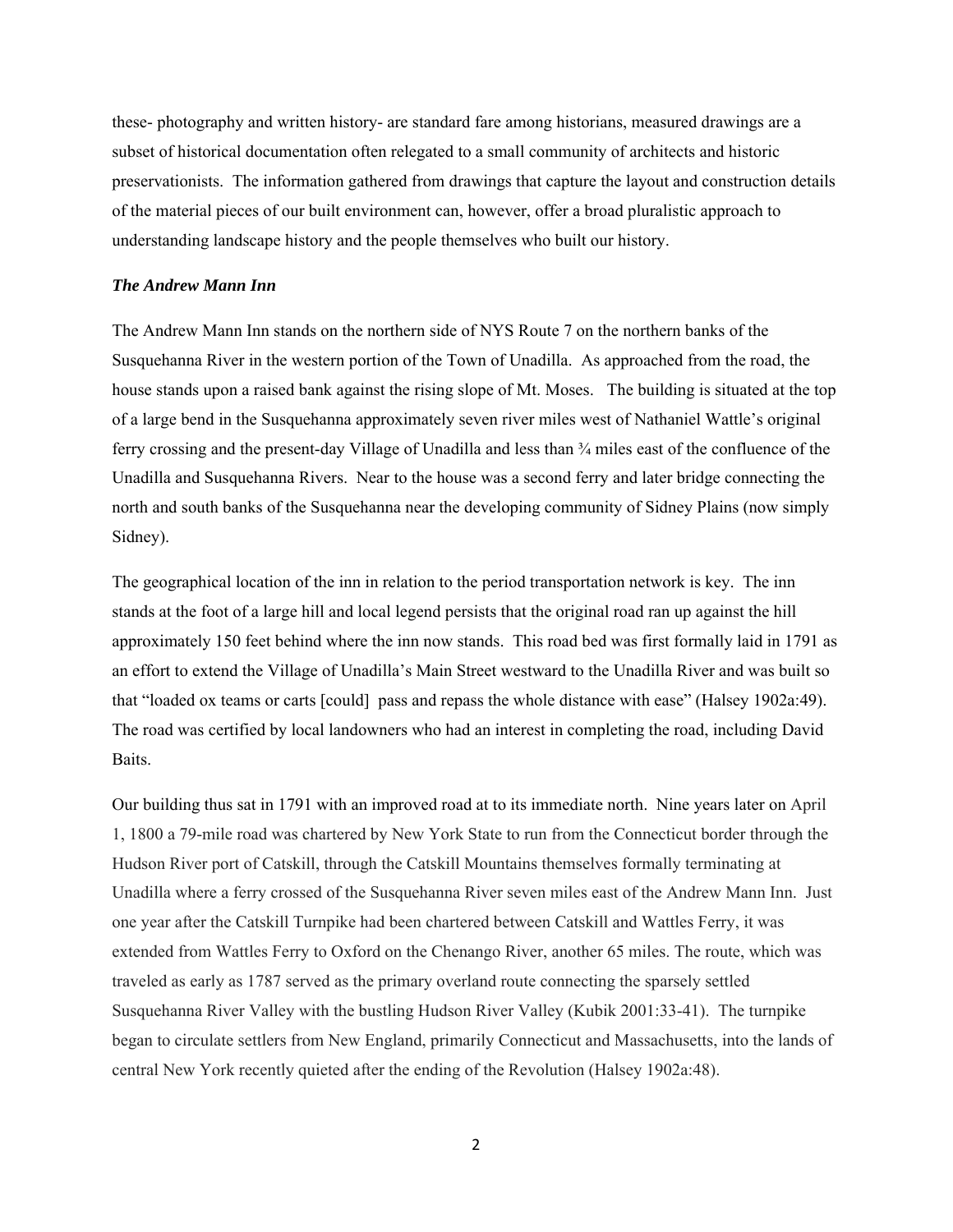The National Register Nomination for the inn, which was listed in 1980, takes the ownership back to 1815 when Andrew Mann, Junior, purchased the property, lot #79 of the Wallace Patent, from Goldsborough Banyar, an Albany-based land baron (Deed T:303. Otsego County Courthouse). Francis Whiting Halsey in his writings of the New York frontier noted that a man named David Baits (Bates) first occupied the property in 1787 and possibly earlier (Halsey 1902b:345). Baits, he notes, had served in the war and "bore the title of Captain." Minutes from the Town of Unadilla from the 1796-1808 period, confirm that David Baits' house stood on lot #79 in several descriptions of road improvements made adjacent to the property (Town of Unadilla Minutes, 1809). Several other primary sources confirm David Bait's residency including census data from 1790 and 1800 and tax assessments from 1799-1803 which show Baits in possession of highly-valued real and personal property. However, no probate information for Baits exists and vital records from this period no longer survive.

When Andrew Mann, Junior, bought the four consecutive patents lots (including lot #79) in 1815, he came from Hebron, Connecticut at the age of 28 with his wife and his father (Deed T:303; Western Historical Association). The building's heyday as a tavern is associated with Andrew Mann, who owned the building until 1834 during the peak turnpike traffic. Mann sold the inn and moved westward at a point when turnpikes across the state began to loose travelers to the canal system. Historical accounts from Michigan where Mann removed himself, indicate that upon arrive Mann immediately opened another "commodious hotel." (Western Historical Association) Following Mann's ownership of the Unadilla inn, the building and its nearly 400 adjoining acres eventually passed into the hands of James Bundy who ran a prosperous fruit and dairy farm on the property from 1868 to 1898. After Bundy's death the property was parceled off and subdivided for house lots to accommodate the shortage in Sidney.

In 2009, the house was purchased by Don Mahoney, a contractor who wished to restore the building for use as his own residence or possibly a residence and business combined. Mahoney spent two years repairing significant damage sustained by the house through years of neglect. The north side of the house was raised six inches to bring the structure back to level and a damaged and leaking roof was replaced. During the construction, Mahoney reached out to local history groups including the Sidney Historical Association and the Upper Susquehanna Chapter of the New York State Archaeological Association. The archaeologists decided to do excavations around the yard of the house at Mahoney's invitation. As a counterpart, a few interested folks from the Sidney Historical Association gathered over the course of several days to complete measured drawings of the house's two primary floors. Among the group of volunteers was Evy Buker Avery, who had grown up in the house in the 1940s and 1950s.

### *Description*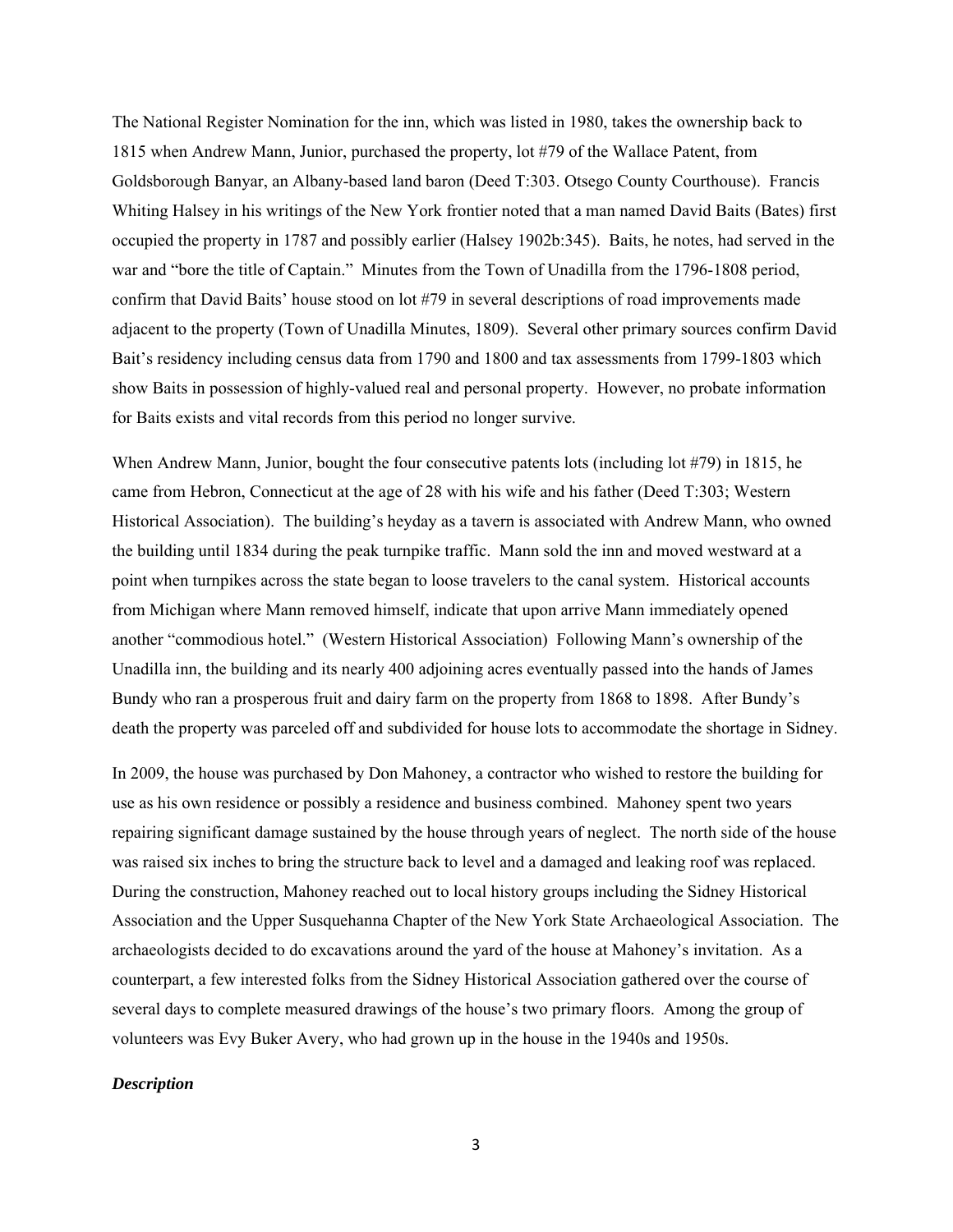Today the Andrew Mann Inn's late Georgian edifice is encroached upon by turn-of-the century four squares reaching as far as the eye can see in both directions. The building's original main block rises two-stories and presents a strictly symmetrical, five-bay façade. A one-and-a-half story wing extends in tandem off the building's western gable where sundry openings punctuate the façade at irregular intervals. Both the main block and the wing are constructed of hewn timber frame. The side-gabled roofs of both main block and wing feature partial cornice returns and decorative modillions along the soffit. A delicate band of spiral reeding borders an otherwise plain freize band. Giant fluted doric-order pilasters rise at either end of each façade of the main block.

The main block features a highly stylized entrance in its central bay, composed of a paneled door surmounted by a semi-circular fan light (with later stained glass additions). The door is flanked by fluted doric-order pilasters while shorter fluted sections flank the fanlight adjacent to a set of carved quarter-fan motifs. On the building's opposite façade, facing away from the road, fenestration is irregular. Two door enters the building in the second and fourth bays exhibiting classical surrounds in the character of but less ornate than the main entrance. Two substantial brick chimneys rise in the main block's second and fourth bays.

The first floor of the building is roughly divided into rows of rooms by an enclosed stair box and the two chimney stacks giving access to five fireplaces on the first floor. The plan of the first floor is akin to the central-chimney plan with more formal rooms tending to line the front half of the house while serviceand food-oriented rooms are concentrated in the rear, divided by a twin chimney stacks and a stair box.

The first floor's layout departs from the typical central-chimney plan in that the entry room is as big, if not bigger than its two flanking rooms. All three of these rooms are heated with full fireplaces, yet each room's function would appear to have been different based on appointed detail. The east room, or what we might term the "Parlor," stands out among these rooms in its level of ornament. A shallow fire place is flanked by ordered groupings of free-standing round pillars. Carved fan motifs and a reeded cornice band give way to an elegant rectilinear mantel shelf. The room's three windows are each surrounded with fluted pilasters and set above panels displaying a carved starburst/fan pattern. Tiny, carved spiral trim, similar to that on the house's cornice, follows the baseboard around the room. The parlor's ornament stands in stark contrast with the "hall" or entry room immediately adjacent. An austere mantel surrounding the fireplace in the hall more closely resembles the mantle in the kitchen, lacking any detailed ornament. The west room, or what might have functioned as an office, is smaller and its appointment on par with the central room (although the mantel has been removed).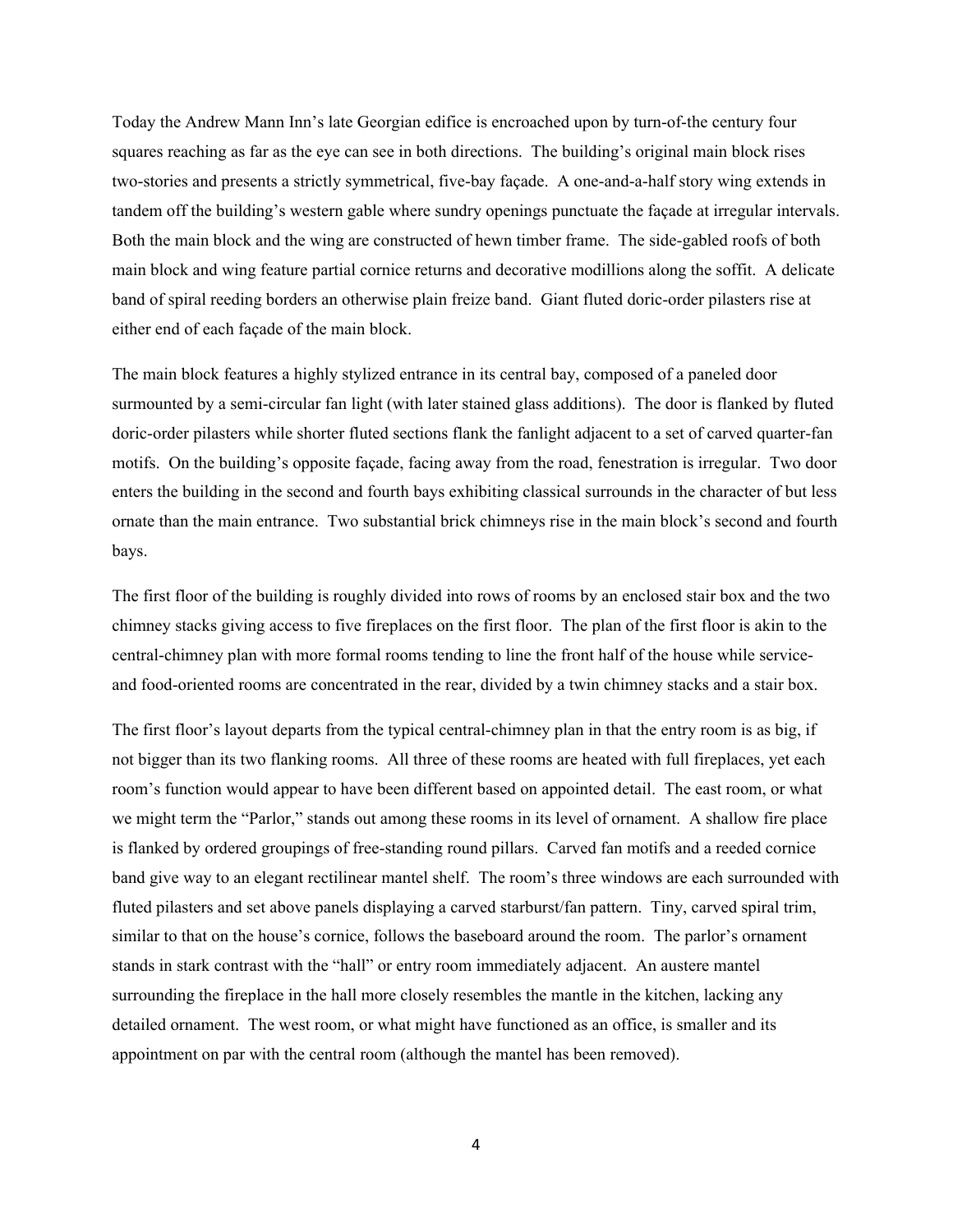Rooms at the back of the house include the kitchen and the dining room, each with their own exterior access. The dining room, like the parlor, has an ornate mantle flanked by a china closet. The kitchen's hearth is, as might expect, wide and deep. Cooking hardware is still intact.

The building's second floor is dominated by a large unbroken space that has traditionally been called a ballroom. Several single lengths of board run the entire 32-foot length of the room. The remainder of the second floor is given over to smaller bedrooms. The ballroom was originally the only heated room on the second floor containing the house's sixth and final fire place.

# *Façade shift*

Among the many questions that surround the building relates to how the building was approached. Although there are three remaining entrances into the original block, there is little question about which one is primary. The door on the building's southern façade stands prominently centered in the façade and is elaborately surrounded by fluted doric-order pilasters and carved quarter-fan motifs which flank a fanlight surmounting the door. This entrance, above all others, denotes primacy and formal purpose. Yet when this house was constructed, the road did not follow its current path, but instead traveled a ledge against the bank of the hill, roughly 150 feet to the north of the building. From this side, the traveler was greeted by two, less formal entrances. One door enters the kitchen area and the other the dining room, hardly the first place to bring guests.

By this reading, it would appear that the house was not intended to put its best face toward the road, but rather, the river. On the Upper Susquehanna in the late 1780s and early 1790s, there were no formal systems of road construction or maintenance. In fact, it was not until 1791 that a road west of the village of Unadilla was formally chartered by a group of land owners who would stand to benefit (Halsey 1902a:49). Up until that time and perhaps even after, travelers passing through the Susquehanna Valley would have found the river itself to be the best mode of transportation. William Johnson came by river to settle at Sidney Plains in 1782; Richard Smith came by river when he surveyed his "Four Great Rivers" in 1769 (Smith 1906). The Susquehanna was wide and deep as one moved upstream toward the confluence of the Unadilla, but navigability north of that point became limited. Only shallow skiffs and "battoes" could be used to transport people and goods out of Unadilla proper (Halsey 1902a).

Therefore, situated just above the confluence of these two rivers at the head of navigable portions, the Andrew Mann Inn was poised to take command of the river's traffic. The placement of the ornate front door facing the river is homage to that river's importance in the life of the building's owner. Reaffirming this connection between house, owner and river is a colloquial tale reported in William Murray's 1898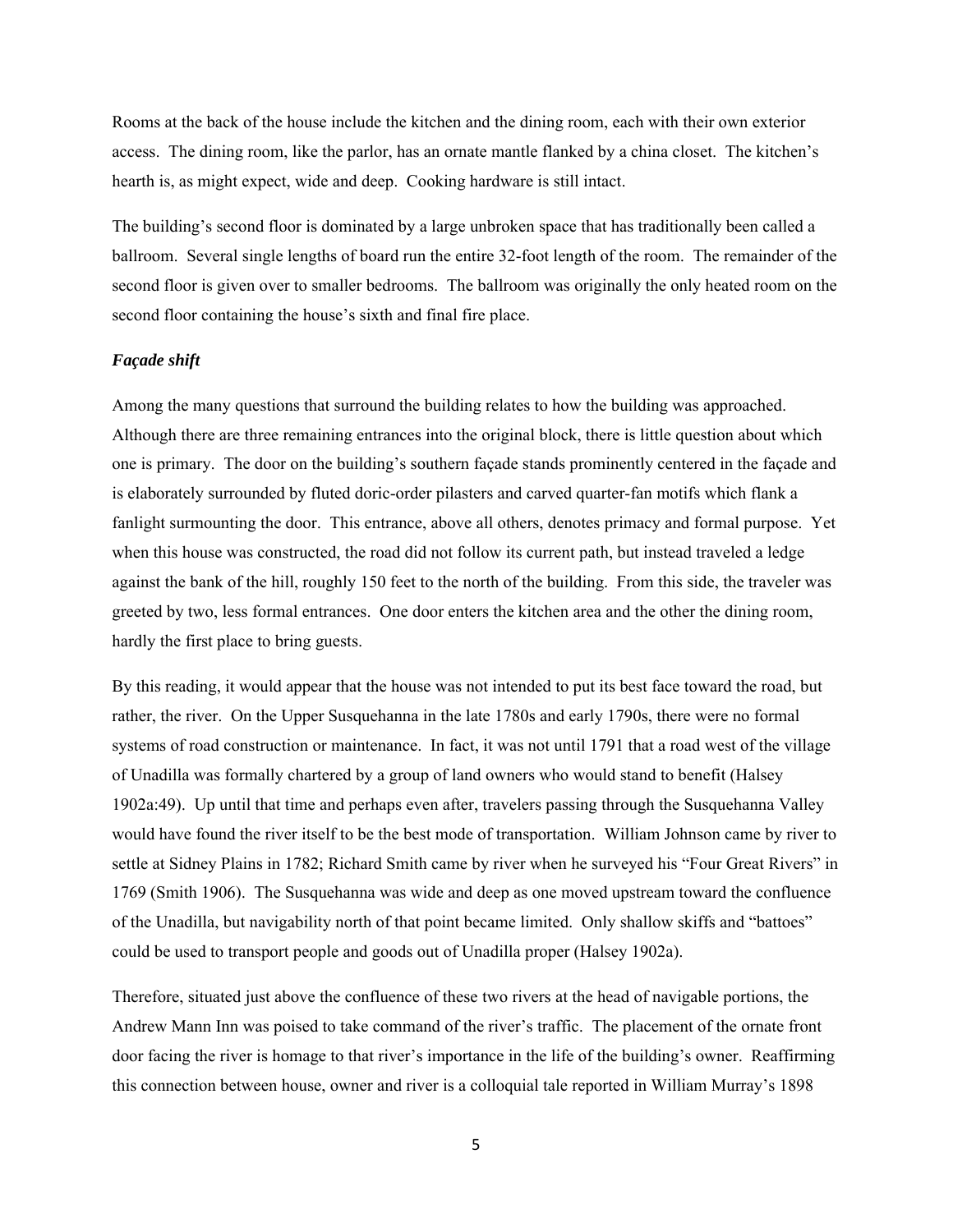history of Delaware County of severe famine in the upper valley brought on by drought in 1787 (Murray 1898:532). To the rescue of those sparse settlers, a "General" David Bates brought two boats of flour up the Susquehanna River from Northhamtpon, Pennsylvania. Baits was a river man- he had connections to a wide network of trade and the means by which to bring aid to the hungry, isolated community. A connection to the Susquehanna was not only fundamental to the local economy and possibly to Baits' own wealth in the 1780s and 90s, but it was also a lifeline.

In 1815, the house was sold to Andrew Mann, Junior. He purchased the house and likely saw it in a prime location- not because of its command over the river, but for its proximity at least three different turnpikes. One year after purchasing the property, Andrew Mann was among a group of seventeen freeholders and inhabitants in the Town of Unadilla who petitioned that an alteration in the "publick Highway" be made so as to straighten the road and bring it to the foot of the hill (Unadilla Town Minutes, 1816). This alteration moved the road to its present location. In context we can see this road move as an effort on Andrew Mann's part to redirect road travelers away from the back of his house and toward the more attractive and formal front side. Unlike David Baits who was oriented toward the river, Andrew Mann was oriented toward the road and undoubtedly wanted to adapt the house to his own new economic interests.

# *Ballroom*

The Andrew Mann Inn, like many other taverns has a ballroom that commands a majority of its second floor. Similar to the formal rooms of the first floor, the ballroom is finely appointed. A simple mantel surround is accented by a string of carved reeds and a scroll band beneath the mantle shelf. Because of the placement of the chimney stack in relation to the rest of the room, a small setback occurs to the left of mantle. In response to this varying wall surface, the mantle shelf is projected past the corner and finished on all three exposed sides. It is hard to image that this awkward arrangement was intentional. Maybe it was a mistake? The degree to which its awkwardness is accommodated, though, is a tribute to the builder's attentiveness.

Joists supporting the ballroom in the Andrew Mann happened to be exposed in the ceiling of the hall beneath because of recent construction revealing a surprisingly tight interval of ten inch centers. Should the interval of joist support have been reduced beneath the ballroom (and this can't be confirmed because joist spacing in other parts of the house was not exposed), it could be concluded that the extra support was necessary for a room in which there may have been an unusually high amount of people and movement on certain occasions. Other ballrooms in taverns built between 1800 and 1825 have wagon springs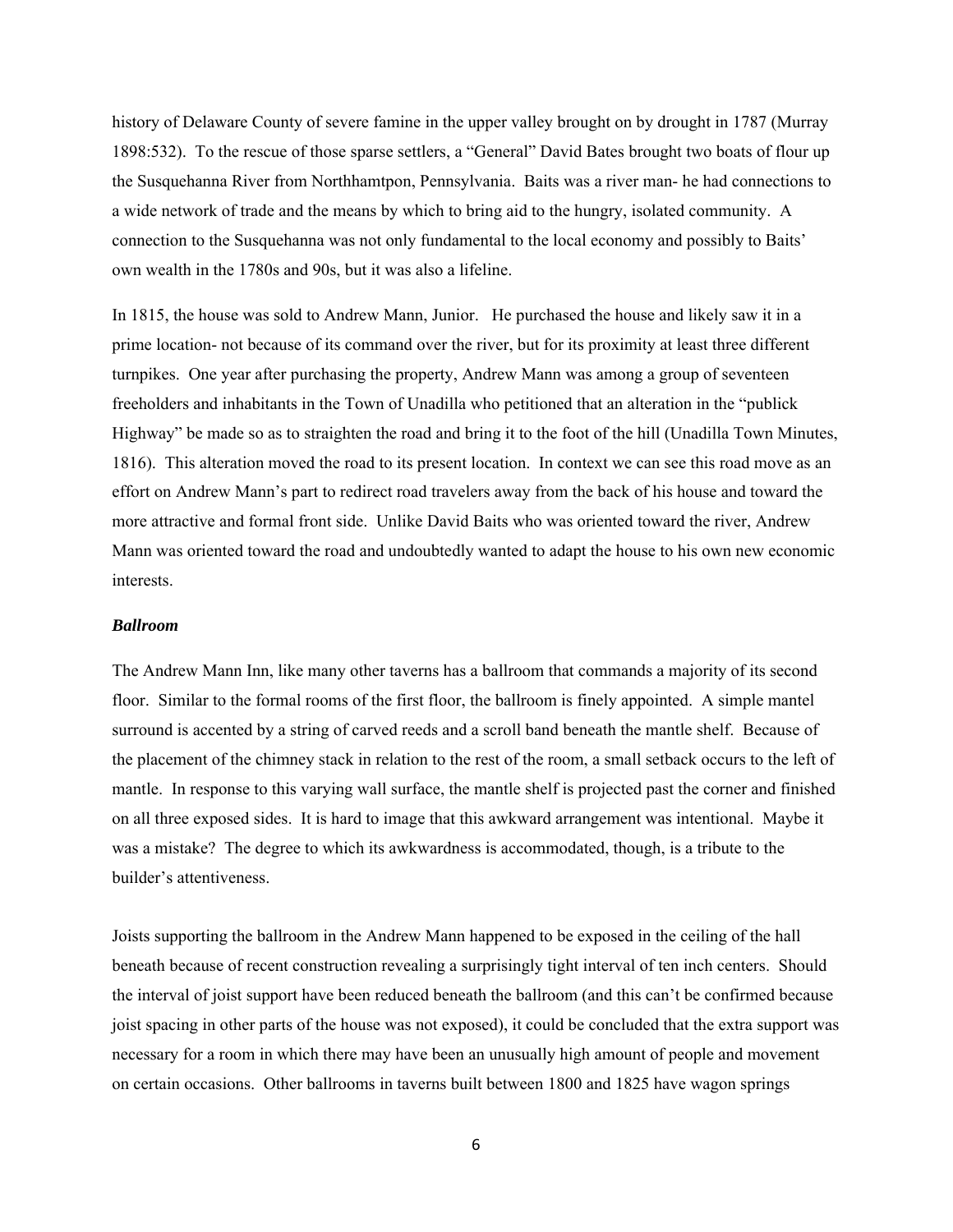incorporated into the floor substructure suggesting that attention to the quality of the dance floor itself was well within the vernacular tradition. (Notably the Boiceville Tavern, "Brick Tavern" outside of Bloomfield, Morgan Tavern outside of Lima)

Our documentation revealed this to be a room designed for public use- the fine appointment, the accommodating space and what appears to be an original "coat closet." But why would David Baits design a house with a ballroom on this wilderness frontier? Perhaps it was his affection for the public life. We know Baits was a veteran of the Revolution and commanded a regiment of men from Unadilla and Butternuts as late as 1796. In addition, David Bates was an active anti-Federalist exercising his view in at least one unsuccessful run for town supervisor in 1794 to the displeasure of prominent Federalists in Otsego County, Judges Morris and Cooper who rounded up the narrow defeat against Baits (Cooper 1920:147-149). When the Town of Butternuts and its influential Federalists had been disconnected from Unadilla in 1796, Bates won the supervisor handily and served two consecutive years. None of the town board meetings officially occurred at Baits' house per the minutes, but such public meetings would not have been outside the realm of possibility.

 It is possible that Baits' aspirations and track record as a public servant guided his desire to incorporate a large, public space within his own house. It could also be said that it was fashionable to incorporate a spacious ballroom in one's house or inn- a sign of expendable wealth. As tavern building escalated in central New York, ballrooms or large public rooms were almost a staple. In public houses, these spaces functioned for a variety of purposes beyond what the name itself might suggest. Historian Francis Whiting Halsey reports that he had, on occasion, seen as many as "nineteen fat bucks and does lying side by side in the ballroom of a hotel at Unadilla" (Halsey 1902a:150).

### *Alcohol*

One legend about the Andrew Mann Inn that has a lot of traction amongst its followers is that alcohol was never served in the inn (Campbell 1965:60). Our investigations of the house did not find evidence of a bar structure. But as the inn was converted into a house by the 1860s at the latest, such a structure would be an unlikely survival. Had there been a tap room, it might have been in the lathe-and-plastered room of the addition. In other tavern examples from the 1800-1825 period, tap rooms always have an exterior access, presumably to allow the bar to serve customers who were not necessarily interested in the other Inn services. By this simple standard, the addition fits well in that it had an exterior access that would have faced the primary road. But, how much can we surmise from the building alone in this respect. Fortunately, our study of the building was in tandem with archaeological investigations in the yard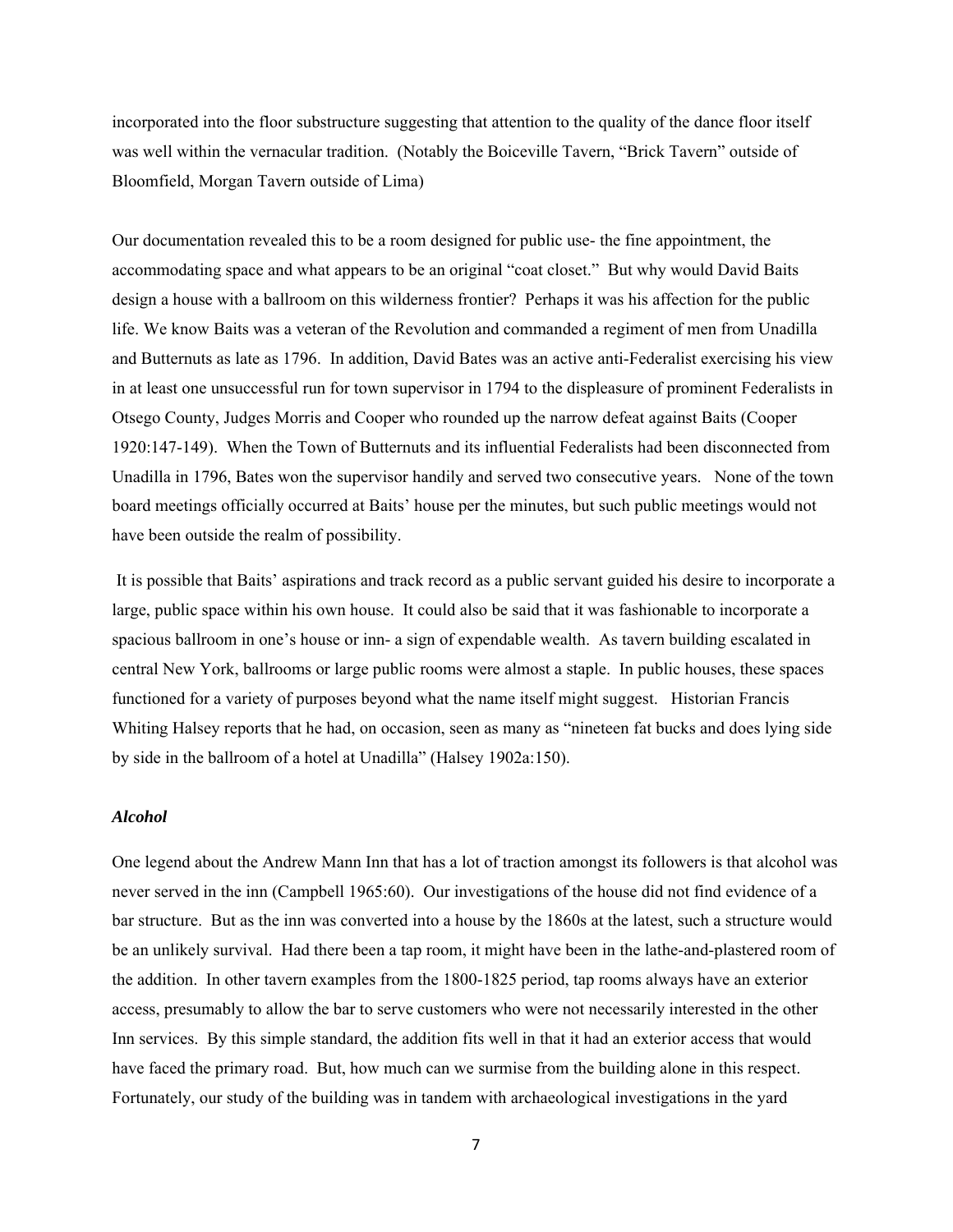adjacent yards. Excavations produced an assemblage of artifacts ranging from horseshoe nails to tobacco pipe fragments. Only 5% of the total assemblage was related to beverage consumption, a lower percentage than most houses (Moyer 2012). However, there was a good representation of late  $18<sup>th</sup>$  and early  $19<sup>th</sup>$  century bottle and table glass in the collection.

# *Conclusion*

Reading a building like a historical document, examining its spatial patterns and contextualizing its stylistic appointments can begin to offer new understanding of everyday life and pattern on New York's  $18<sup>th</sup>$  and  $19<sup>th</sup>$  century frontier. Buildings analyzed in isolation are limited, though, in the degree to which they can speak to normatives in construction and design. Patterns that emerge in early houses and turnpike inns- were they a response to need or the following of a standard? When Andrew Mann Inn's floor plan and spatial patterning is set in comparison with two other taverns in the HABS collection we see a closer resemblance to colonial examples.

Wick's Tavern, built in Bridgehampton on the Montauk Highway in the late 17<sup>th</sup> century, follows the central-chimney plan and bears similarities to Andrew Mann with a smaller "entry" room and the formal parlor and dining rooms on the opposite side. Perhaps David Baits' preference for the more traditional central-chimney plan indicates a degree of nostalgia at work in the unfamiliar frontier. By contrast, Drovers and Traveler's Tavern outside of Manlius and constructed in 1825 conforms to the central passage plan with a large dining room on one side and an office/ parlor suite on the other. A period ell extends off the rear of the Drover's Tavern where service rooms are housed. All three buildings have a ballroom on their second story (although this was an addition to Wick's Tavern in the  $18<sup>th</sup>$  century). In this light, measured drawings of one building represent an entry point. They allow us to compare buildings by objective means across temporal and geographic boundaries.

By investigating the Andrew Mann Inn with measured drawings, we give the building itself the chance to provide historical data. When that data is put in context with tax assessments, census records, deeds, probate information and town minutes, we learn new things about the people who built and lived in our history buildings. We learn that David Baits was the river man and Andrew Mann was the road man and the building comes alive with new meaning.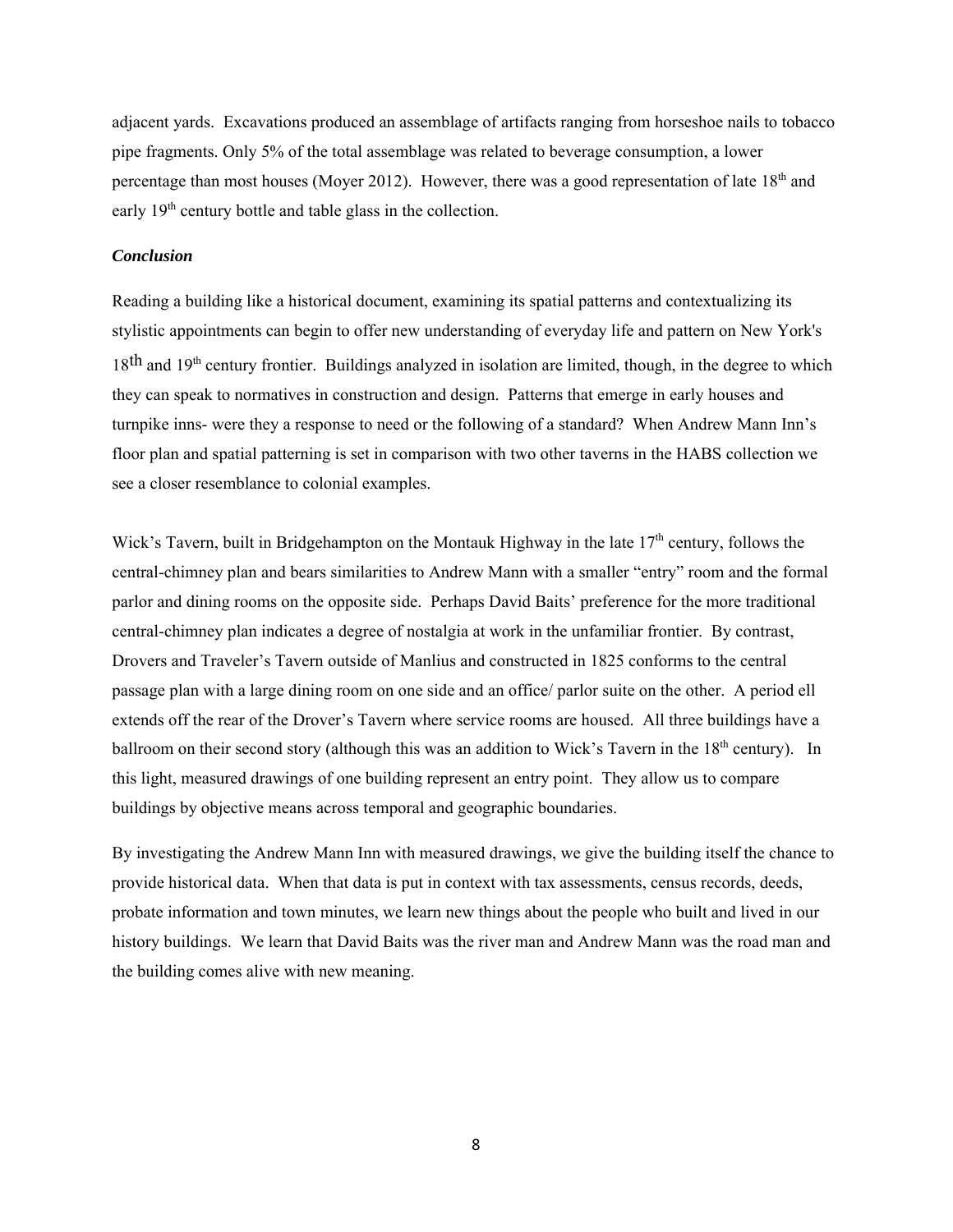# Works Cited

#### Campbell, K. V.

1972 *Sidney Then and Now 1772-1972.* Sidney Historical Association, Sidney Bicentennial, Inc. Sidney, NY.

#### Cooper, J. F

1920 *Legends and Traditions of a Northern County.* G. P. Putman's Sons, New York.

### Davidson, Lisa Pfueller and Martin J. Perschler

2003 "The Historic American Buildings Survey Duringthe New Deal Era: Documenting 'a Complete Resume of the Builders' Art,'" in the *CRM Journal*. Fall 2003. Vol.1

#### Dwight, Timothy

1823 *Travels in New England and New York*. 4 v. Baynes, New Haven.

#### Gallaher, Lyman H.

1925 "The Catskill Turnpike in Stage Coach and Tavern Days." Originally from the *Ithaca Journal-News*, Saturday Jan. 24. Republished online by *The Crooked Lake Review.* Accessed online March 25, 2012. <http://www.crookedlakereview.com/articles/136\_167/137fall2005/137palmer2.html>

#### Halsey, Francis Whiting

- 1902a *The Pioneers of Unadilla Village 1784-1840*. The Press of George D. Raitt, Unadilla, NY.
- 1902b *The Old New York Frontier: Its Wars with Indians and Tories, Its Missionary Schools, Pioneers and Land Titles 1614-1800.* Charles Scribner's Sons, New York.

### Hastings, Hugh, ed.

1901 *Military minutes of the Council of appointment of the state of New York, 1783-1821 (Volume 1).* J. B. Lyon State Printer, New York State. Accessed online April 10, 2012. <http://books.google.com/books?id=icI1AAAAIAAJ&printsec=frontcover#v=onepage&q&f=false>

### Kubik, Dorothy

2001 *West through the Catskills: The Story of the Susquehanna Turnpike.* Purple Mountain Press, Fleischmanns, NY.

### Moyer, David

2012 "Taking a break at the Andrew Mann Inn," paper presented at the New York State Archaeological Association Annual Meeting.

#### Murray, William

1898 *Delaware County: History of the Century 1797-1897*. William Clark, Delhi NY.

#### New York State

1823 *Laws of the State of New York passed at the Forty-Sixth Session of the Legislature, Begun at the City of Albany on the First Day of January and continued till April 24, 1823.* Leake and Croswell, Albany.

Smith, Richard